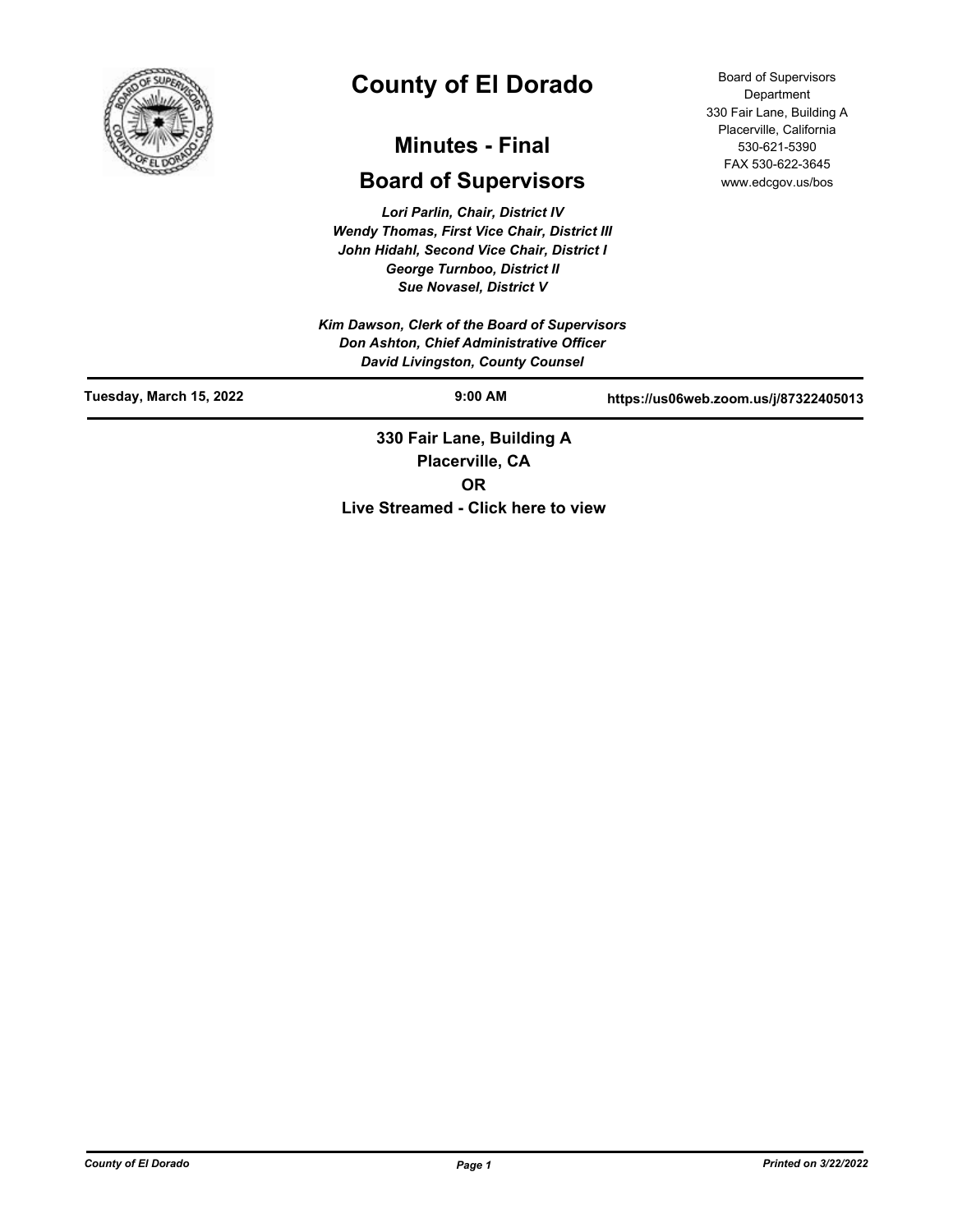**PUBLIC PARTICIPATION INSTRUCTIONS: The Board of Supervisors meeting room will be open to the public. The meeting will continue to be live-streamed via Zoom and YouTube.**

**Members of the public may address the Board in-person or via Zoom to make a public comment. The public should call into 530-621-7603 or 530-621-7610. The Meeting ID is 873 2240 5013. Please note you will be able to join the live-stream 15 minutes prior to the posted meeting start time.**

**To observe the live stream of the Board of Supervisors meeting go to https://us06web.zoom.us/j/87322405013.**

**To observe the Board of Supervisors meetings via YouTube, click https://www.youtube.com/channel/UCUMjDk3NUltZJrpw2CL7Zkg.**

**If you are joining the meeting via zoom and wish to make a comment on an item, press the "raise a hand" button. If you are joining the meeting by phone, press \*9 to indicate a desire to make a comment. Speakers will be limited to 3 minutes.**

**By participating in this meeting, you acknowledge that you are being recorded.**

**If you choose not to observe the Board of Supervisors meeting but wish to make a comment on a specific agenda item, please submit your comment in writing. You are encouraged to submit your comment in writing by 4:00 PM on the Monday before the meeting to ensure the Board of Supervisors has adequate time to review. Please submit your comment to the Clerk of the Board at edc.cob@edcgov.us. Your comment will be placed into the record and forwarded to the Board of Supervisors.**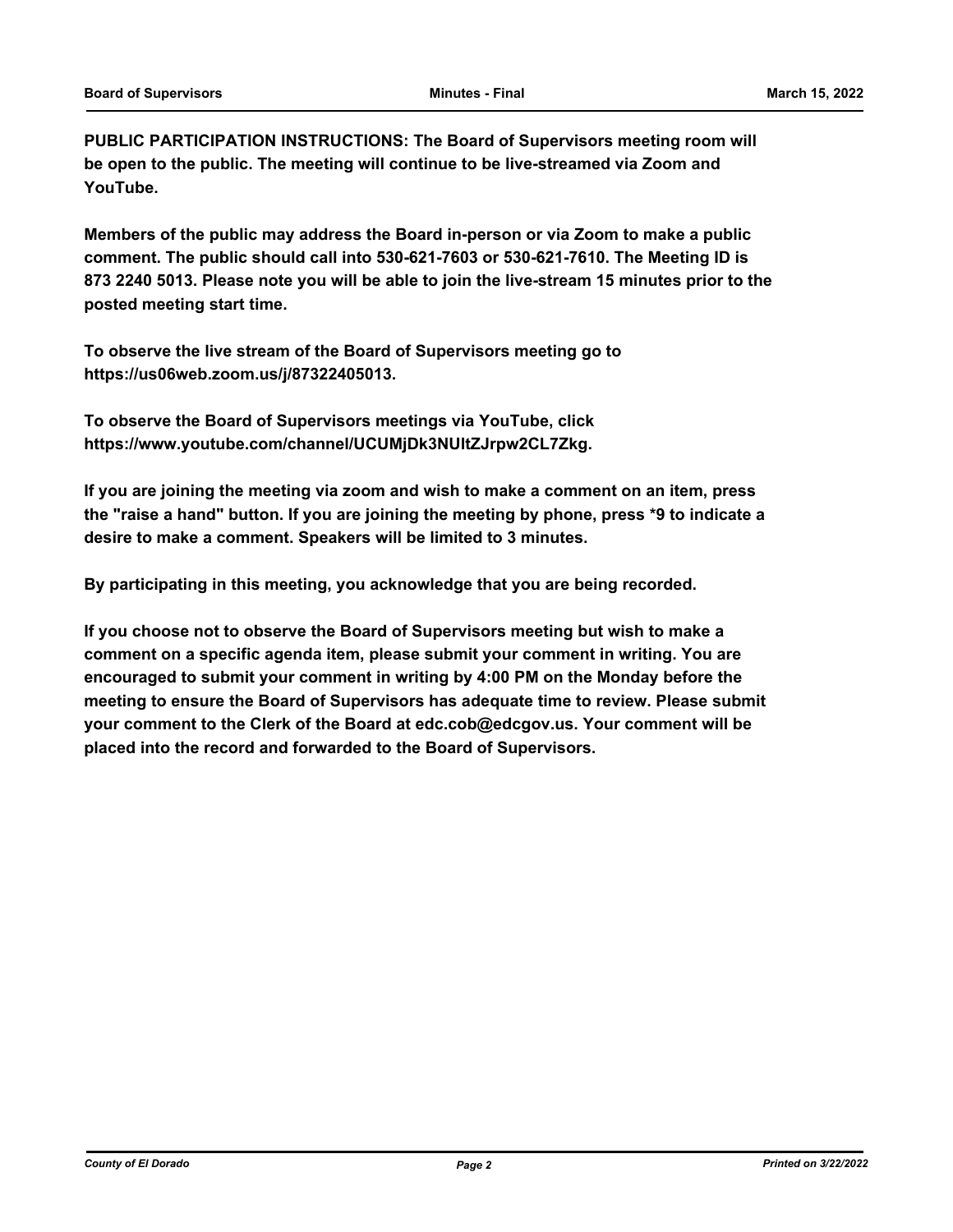### **Vision Statement**

### **Safe, healthy and vibrant communities, respecting our natural resources and historical heritage**

#### **This institution is an equal opportunity provider and employer.**

Live Web Streaming and archiving of most Board of Supervisors meeting videos, all meeting agendas, supplemental materials and meeting minutes are available on the internet at: http://eldorado.legistar.com/Calendar.aspx

The County of El Dorado is committed to ensuring that persons with disabilities are provided the resources to participate in its public meetings. Please contact the office of the Clerk of the Board if you require accommodation at 530-621-5390 or via email, edc.cob@edcgov.us, preferably no less than 24 hours in advance of the meeting.

The Board of Supervisors is concerned that written information submitted to the Board the day of the Board meeting may not receive the attention it deserves. The Board Clerk cannot guarantee that any FAX, email, or mail received the day of the meeting will be delivered to the Board prior to action on the subject matter.

The Board meets simultaneously as the Board of Supervisors and the Board of Directors of the Air Quality Management District, In-Home Supportive Services, Public Housing Authority, Redevelopment Agency and other Special Districts.

For Purposes of the Brown Act § 54954.2 (a), the numbered items on this Agenda give a brief description of each item of business to be transacted or discussed. Recommendations of the staff, as shown, do not prevent the Board from taking other action.

Materials related to an item on this Agenda submitted to the Board of Supervisors after distribution of the agenda packet are available for inspection during normal business hours in the public viewing packet located in Building A, 330 Fair Lane, Placerville or in the Board Clerk's Office located at the same address. Such documents are also available on the Board of Supervisors' Meeting Agenda webpage subject to staff's ability to post the documents before the meeting.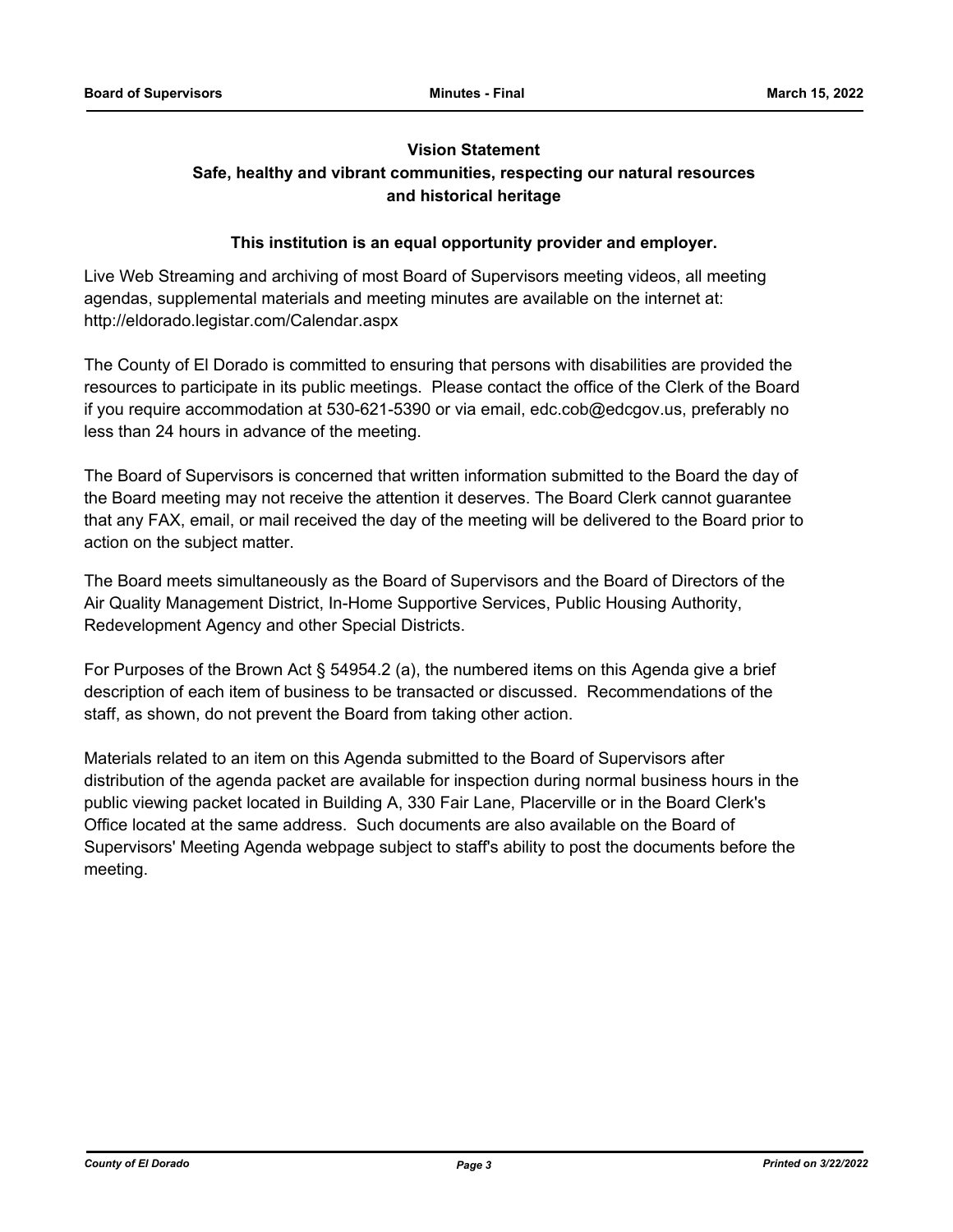### **PROTOCOLS FOR PUBLIC COMMENT**

Public comment will be received at designated periods as called by the Board Chair.

Public comment on items scheduled for Closed Session will be received before the Board recesses to Closed Session.

Except with the consent of the Board, individuals shall be allowed to speak to an item only once.

On December 5, 2017, the Board adopted the following protocol relative to public comment periods. The Board adopted minor revisions to the protocol on August 24, 2021, incorporated herein:

The Board wants all members of the public to feel welcome to speak, especially regarding controversial items. Time for public input will be provided at every Board of Supervisors meeting. Individuals will have three minutes to address the Board. If the three minutes are exceeded the speaker's microphone will be muted. Applause or other outbursts are not allowed in the Board Chambers.

During noticed public hearings only, individuals authorized by organizations to speak to organizational positions may request additional time, up to five minutes.

Public comment on certain agenda items designated and approved by the Board may be treated differently within specific time limits per speaker or a limit on the total amount of time designated for public comment. It is the intent of the Board that quasi-jurisdictional matters have additional flexibility depending on the nature of the issue.The Board Chair may limit public comment during Open Forum.

Individual Board members may ask clarifying questions but will not engage in substantive dialogue with persons providing input to the Board.

If a person providing input to the Board creates a disruption by refusing to follow Board guidelines, the Board Chair may take the following actions:

Step 1. Request the person adhere to Board guidelines. If the person refuses, the Board Chair may turn off the speaker's microphone.

Step 2. If the disruption continues, the Board Chair may order a recess of the Board meeting. Step 3. If the disruption continues, the Board Chair may order the removal of the person from the Board meeting.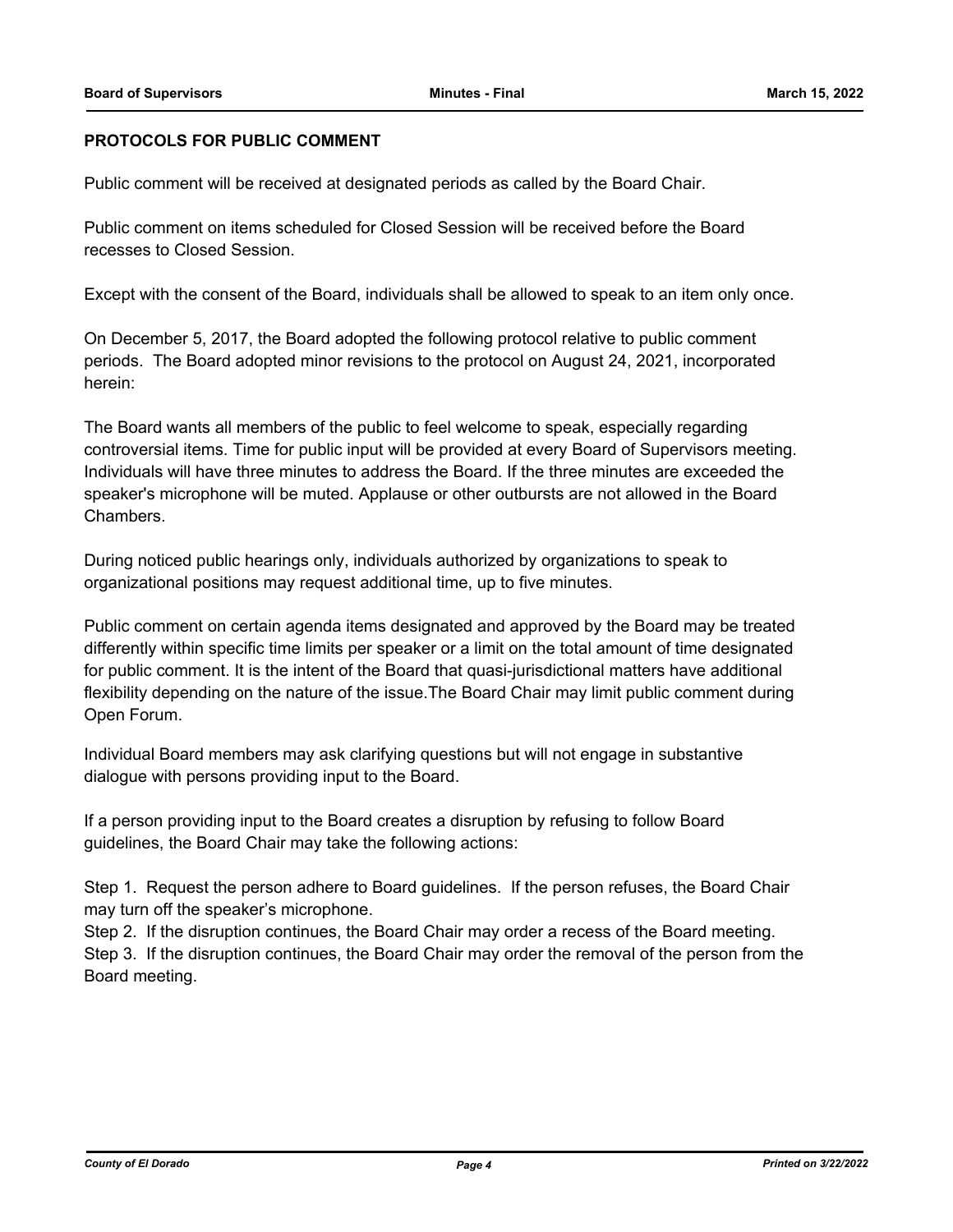#### **9:01 A.M. - CALLED TO ORDER**

Present: 5- Supervisor Novasel, Supervisor Hidahl, Supervisor Parlin, Supervisor Thomas and Supervisor Turnboo

#### **INVOCATION AND PLEDGE OF ALLEGIANCE TO THE FLAG**

**Chaplain Betsy Vanderpool of the Sierra Chaplaincy gave the Invocation.**

**Supervisor Hidahl led the Pledge of Allegiance to the Flag.**

#### **ADOPTION OF THE AGENDA AND APPROVAL OF CONSENT CALENDAR**

*Public Comment: J. Connolly, R. Michelson, D. Wolfson, J. Robinson, T. Doyle, M. Rodriguez*

**A motion was made by Supervisor Thomas, seconded by Supervisor Novasel to Adopt the Agenda and Approve the Consent Calendar with the following changes: Pull items 9 and 16 for discussion. Continue item 10 to March 22, 2022.**

- **Yes:** 5 Novasel, Hidahl, Parlin, Thomas and Turnboo
- [22-0546](http://eldorado.legistar.com/gateway.aspx?m=l&id=/matter.aspx?key=31447) Adoption of the Agenda and Approval of the Consent Calendar (See Attachment)

The Board may make any necessary additions, deletions or corrections to the agenda including moving items to or from the Consent Calendar and adopt the agenda and the Consent Calendar with one single vote. A Board member may request an item be removed from the Consent Calendar for discussion and separate Board action. At the appropriate time as called by the Board Chair, members of the public may make a comment on matters on the Consent Calendar prior to Board action.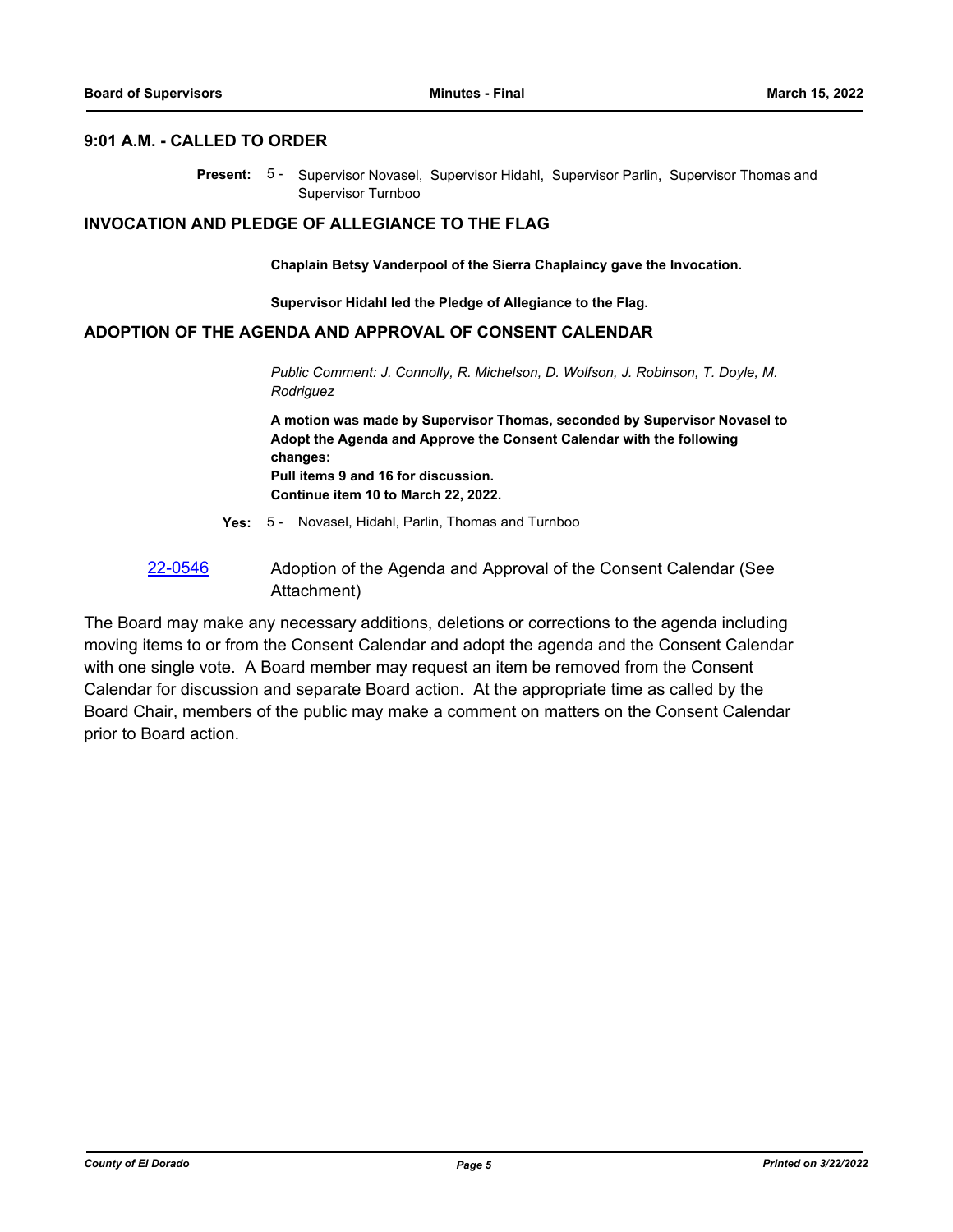#### **CONSENT CALENDAR**

**1.** [22-0496](http://eldorado.legistar.com/gateway.aspx?m=l&id=/matter.aspx?key=31397) Clerk of the Board recommending the Board approve the Minutes from the regular meeting of March 8, 2022.

**This matter was Approved on the Consent Calendar.**

#### **GENERAL GOVERNMENT - CONSENT ITEMS**

**2.** [22-0248](http://eldorado.legistar.com/gateway.aspx?m=l&id=/matter.aspx?key=31149) Assessor's Office recommending the Board approve and authorize the Purchasing Agent to execute new perpetual contract 6345 with Just Appraised, Inc. for an annual estimated ongoing amount of \$45,000 for Just Appraised software licenses and a one time fee of \$6,000 for implementation and integration for an initial total not-to-exceed amount of \$51,000.

**FUNDING:** General Fund.

**This matter was Approved on the Consent Calendar.**

**3.** [21-1904](http://eldorado.legistar.com/gateway.aspx?m=l&id=/matter.aspx?key=30800) Chief Administrative Office, Facilities Division, recommending the Board consider the following:

> 1) Authorize the Purchasing Agent to sign Facility Use Agreement 6219 with the El Dorado County Chapter of the California Native Plant Society, a non-profit organization, to allow for the use of County property at three locations; the Foyer between 330 and 360 Fair Lane (Buildings A & B), the outdoor covered entrance area and lawns on either side of the entrance at 2850 Fair Lane Court (Building C), and the middle parking lot and grass area of Bldg. C, for the purpose of hosting the semi-annual plant sales scheduled for October and April every year, effective upon execution for a term of five years; and

2) Authorize the Purchasing Agent, or designee, to execute further documents relating to Facility Use Agreement 6219 including future options and amendments contingent upon approval by County Counsel and Risk Management.

### **FUNDING:** N/A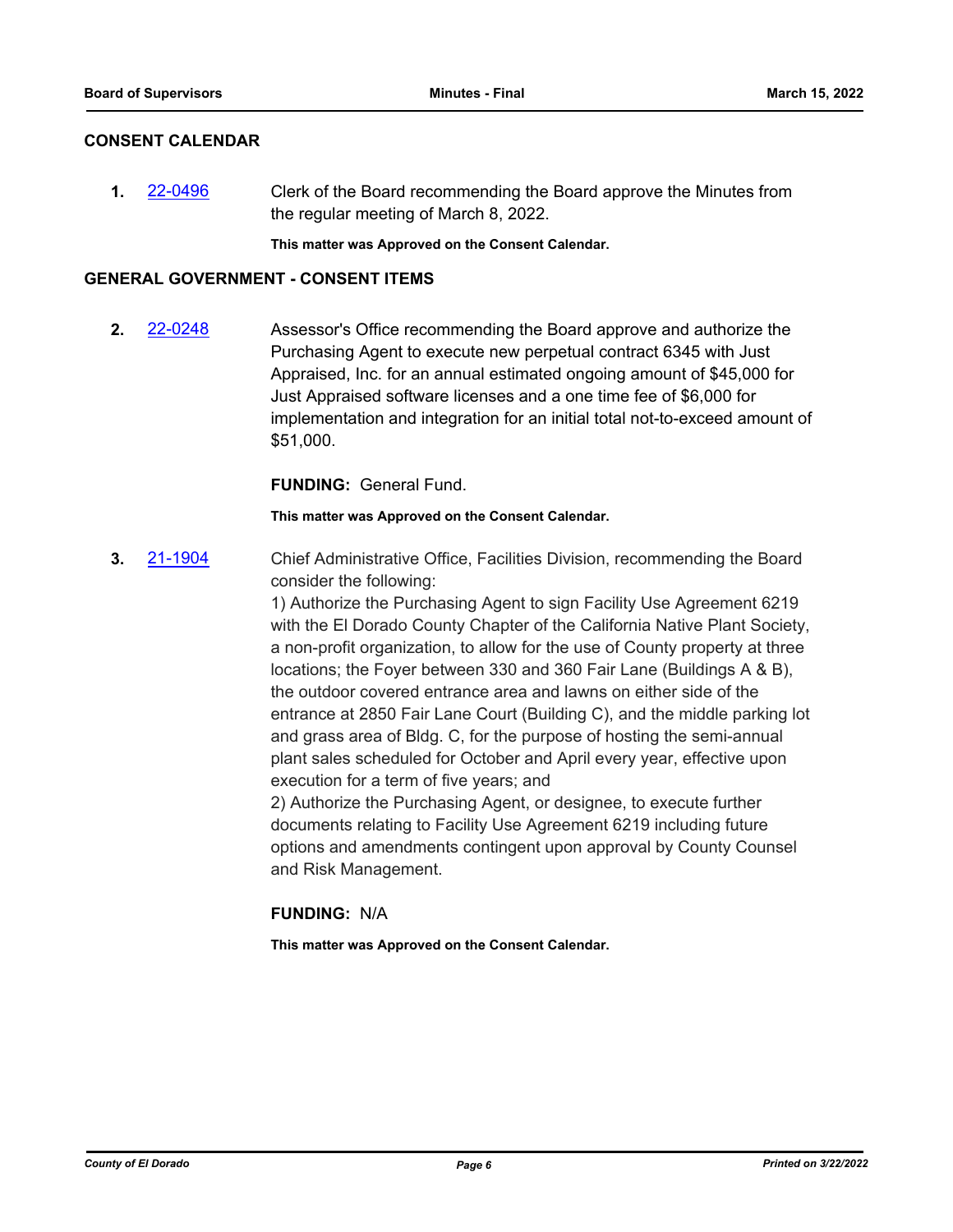**4.** [22-0304](http://eldorado.legistar.com/gateway.aspx?m=l&id=/matter.aspx?key=31205) Chief Administrative Office, Parks Division, recommending the Board: 1) Make findings in accordance with County Ordinance Section 3.13.030 Contracting Out, that the ongoing aggregate of work to be performed is not sufficient to warrant the addition of permanent staff to provide helicopter services on the Rubicon Trail for maintenance specific activities;

> 2) Approve and authorize the Chair to sign Agreement for Services 6255 with Siller Helicopters, Inc. to provide helicopter services, materials, equipment, pilots, and ground crew to conduct maintenance activities on the Rubicon Trail, for a seven (7) month term beginning April 1, 2022, for a total not to exceed amount of \$400,000; and

> 3) Authorize the Purchasing Agent, or designee, to execute further documents relating to Agreement for Services 6255, including amendments which do not increase the maximum dollar amount or term of the Agreement, contingent upon approval by County Counsel and Risk Management.

**FUNDING:** California State Parks Off-Highway Vehicle Division Grant Funds.

**This matter was Approved on the Consent Calendar.**

**5.** [22-0429](http://eldorado.legistar.com/gateway.aspx?m=l&id=/matter.aspx?key=31330) Clerk of the Board, based on the recommendation of the Cameron Park Design Review Committee, recommending the Board make the following appointment to the Cameron Park Design Review Committee: Appoint Greg McKinney, Resident Member, Term Expiration 3/15/2026.

#### **FUNDING:** N/A

**This matter was Approved on the Consent Calendar.**

**6.** [22-0419](http://eldorado.legistar.com/gateway.aspx?m=l&id=/matter.aspx?key=31320) Clerk of the Board, based on the recommendation of the Committee Application Review Team, pursuant to Board Policy I-5, recommending the Board appoint Amitabho (Amy) Chattopadhyay to the Civil Service Commission to fill one (1) vacancy based on applications received from two El Dorado County residents for the balance of the remaining term ending January 1, 2025.

### **FUNDING:** N/A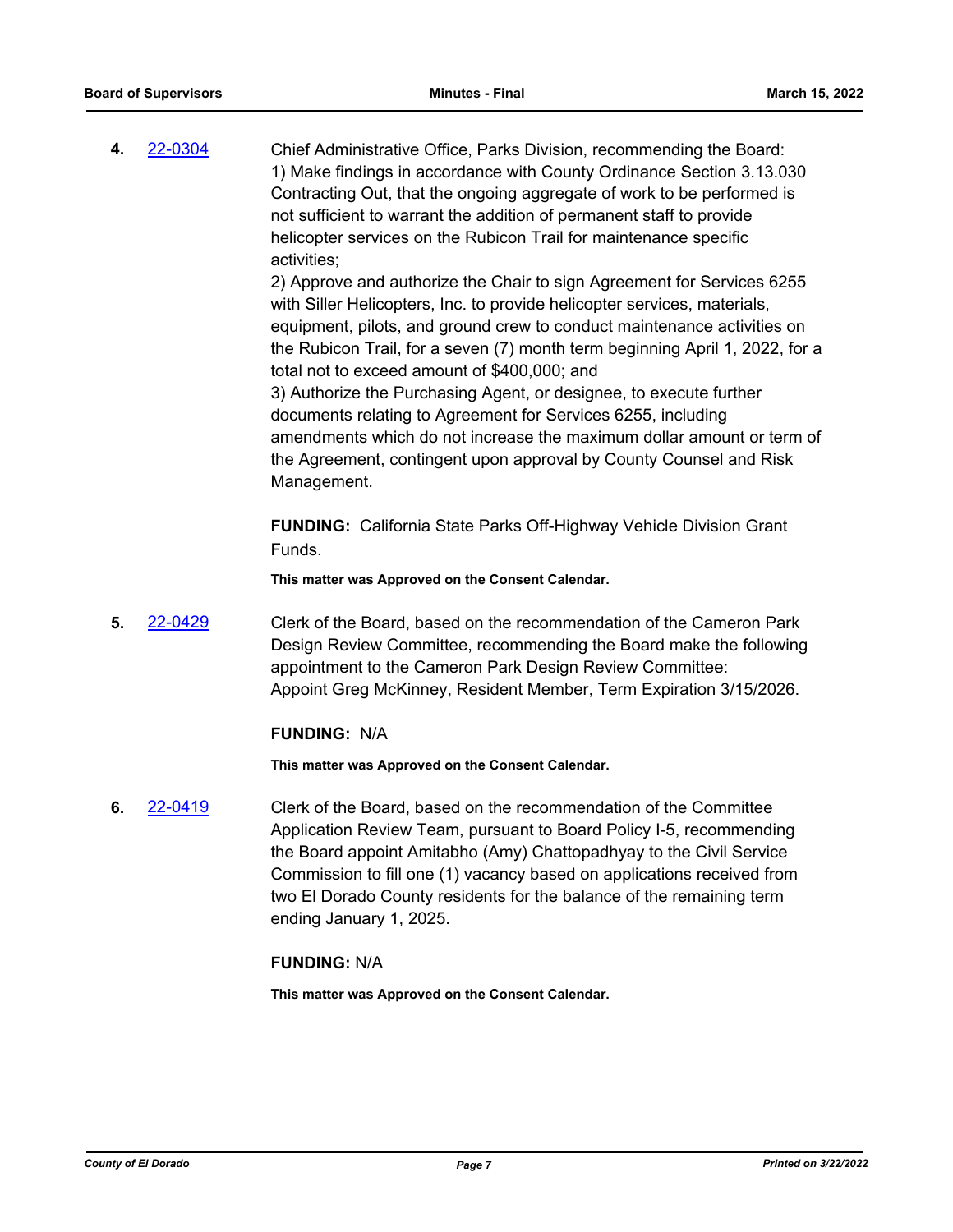**7. [21-2001](http://eldorado.legistar.com/gateway.aspx?m=l&id=/matter.aspx?key=30898)** Information Technologies Department recommending the Board approve and authorize the Chair to: 1) Execute Agreement 6367 with Kronos Incorporated, to provide workforce management and telestaff software for the term of March 18, 2022 through March 17, 2023 for a not-to-exceed amount of \$170,000; and 2) Authorize the use of OMNIA Partners Master Agreement 18220

between Kronos Incorporated and Cobb County, Georgia as the lead public agency for the competitively bid services.

**FUNDING:** General Fund.

**This matter was Approved on the Consent Calendar.**

**8.** [22-0336](http://eldorado.legistar.com/gateway.aspx?m=l&id=/matter.aspx?key=31237) Information Technologies Department recommending the Board approve and authorize the Chair to execute Agreement 6418 with Foresite MSP, Inc.to provide cyber security monitoring and risk assessment services for the term of March 16, 2022 through March 15, 2023 for a not-to-exceed amount of \$96,500.

**FUNDING:** General Fund.

**This matter was Approved on the Consent Calendar.**

**9.** [22-0397](http://eldorado.legistar.com/gateway.aspx?m=l&id=/matter.aspx?key=31298) Supervisor Parlin recommending the Board approve and authorize the Chair to sign a Proclamation recognizing March as American Red Cross Month.

### **FUNDING:** N/A

*Public Comment: T. Masters, D. Epstein*

**Supervisor Parlin read the Proclamation.**

**A motion was made by Supervisor Hidahl, seconded by Supervisor Novasel to Approve this matter.**

- **Yes:** 5 Novasel, Hidahl, Parlin, Thomas and Turnboo
- **10.** [22-0389](http://eldorado.legistar.com/gateway.aspx?m=l&id=/matter.aspx?key=31290) Supervisor Turnboo recommending the Board make the following appointment to the Commission on Aging: Appoint Linda Grimoldi, Member - District 2, Term Expiration 01/01/2025.

#### **FUNDING:** N/A

**This matter was Continued to March 22, 2022 upon Approval of the Consent Calendar.**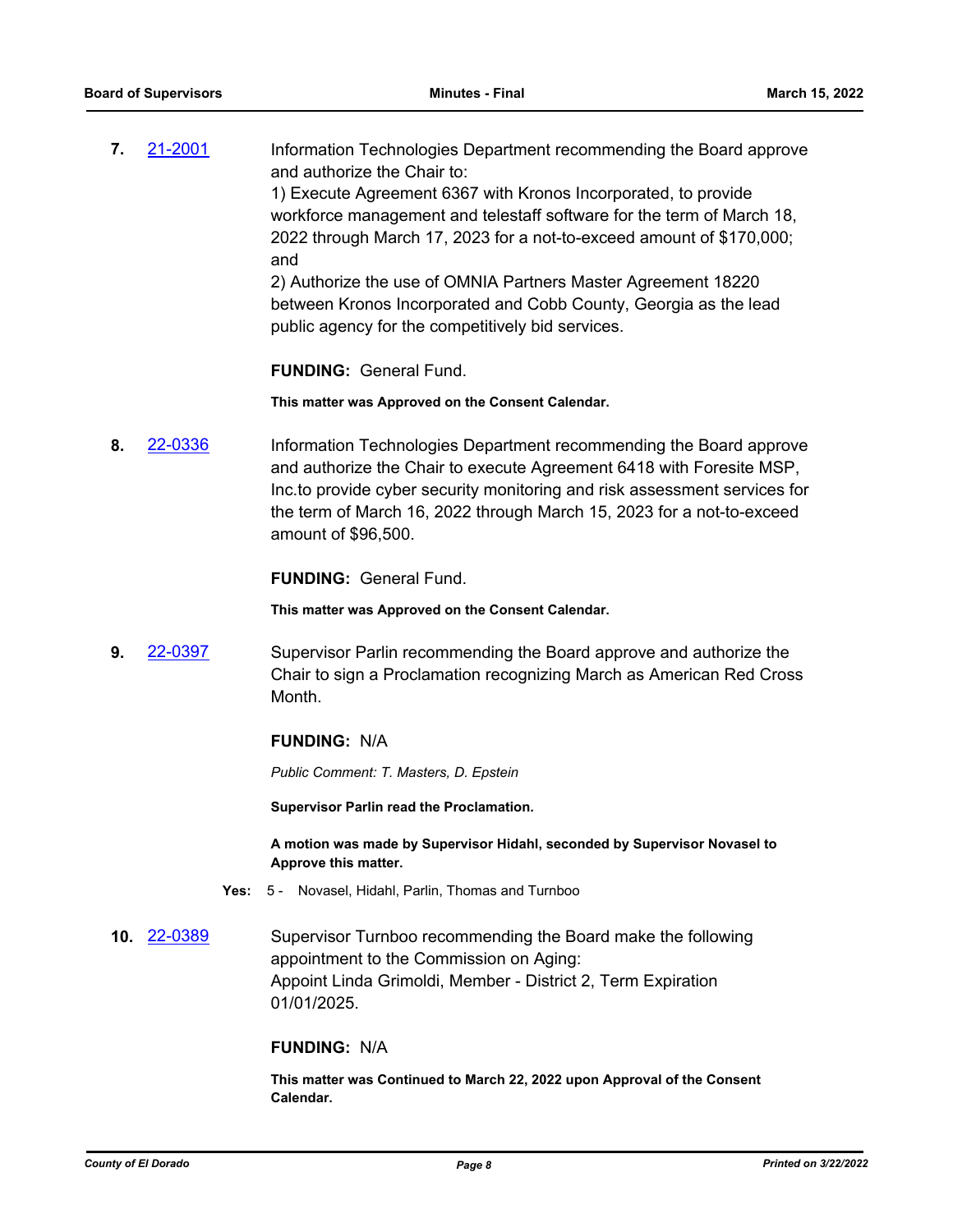#### **HEALTH AND HUMAN SERVICES - CONSENT ITEMS**

**11.** [22-0254](http://eldorado.legistar.com/gateway.aspx?m=l&id=/matter.aspx?key=31155) Health and Human Services Agency (HHSA) recommending the Board: 1) Make findings in accordance with County Ordinance 3.13.030 that it is appropriate to contract with Lake Tahoe Community College District for the purpose of a subcontract with TimelyCare for the provision of mental health services, provided under Agreement 5861 because "(B) "Specialty skills and qualifications not expressly identified in classifications are involved in the performance of the work;"

> 2) Approve and authorize the Chair to sign Agreement for Services 5861 with Lake Tahoe Community College District, with a not-to-exceed (NTE) amount of \$80,000, and for a term effective upon execution through June 30, 2023; and

> 3) Authorize the HHSA Director or their designee to execute further documents relating to Agreement 5861, contingent upon approval by County Counsel and Risk Management, including amendments which do not increase the maximum dollar amount or term of the Agreement.

**FUNDING:** State Funding: 100% Mental Health Services Act.

**This matter was Approved on the Consent Calendar.**

**12.** [22-0309](http://eldorado.legistar.com/gateway.aspx?m=l&id=/matter.aspx?key=31210) Health and Human Services Agency recommending the Board: 1) Accept, with gratitude, a donation of \$10,000 from Kathleen Castro, to the Pet Aid Fund, to support efforts by the Animal Services Program; and 2) Authorize the Health and Human Services Agency Director, or designee, to execute further document(s) relating to the donation from Kathleen Castro, to the Animal Services Program.

**FUNDING:** Donation from Kathleen Castro.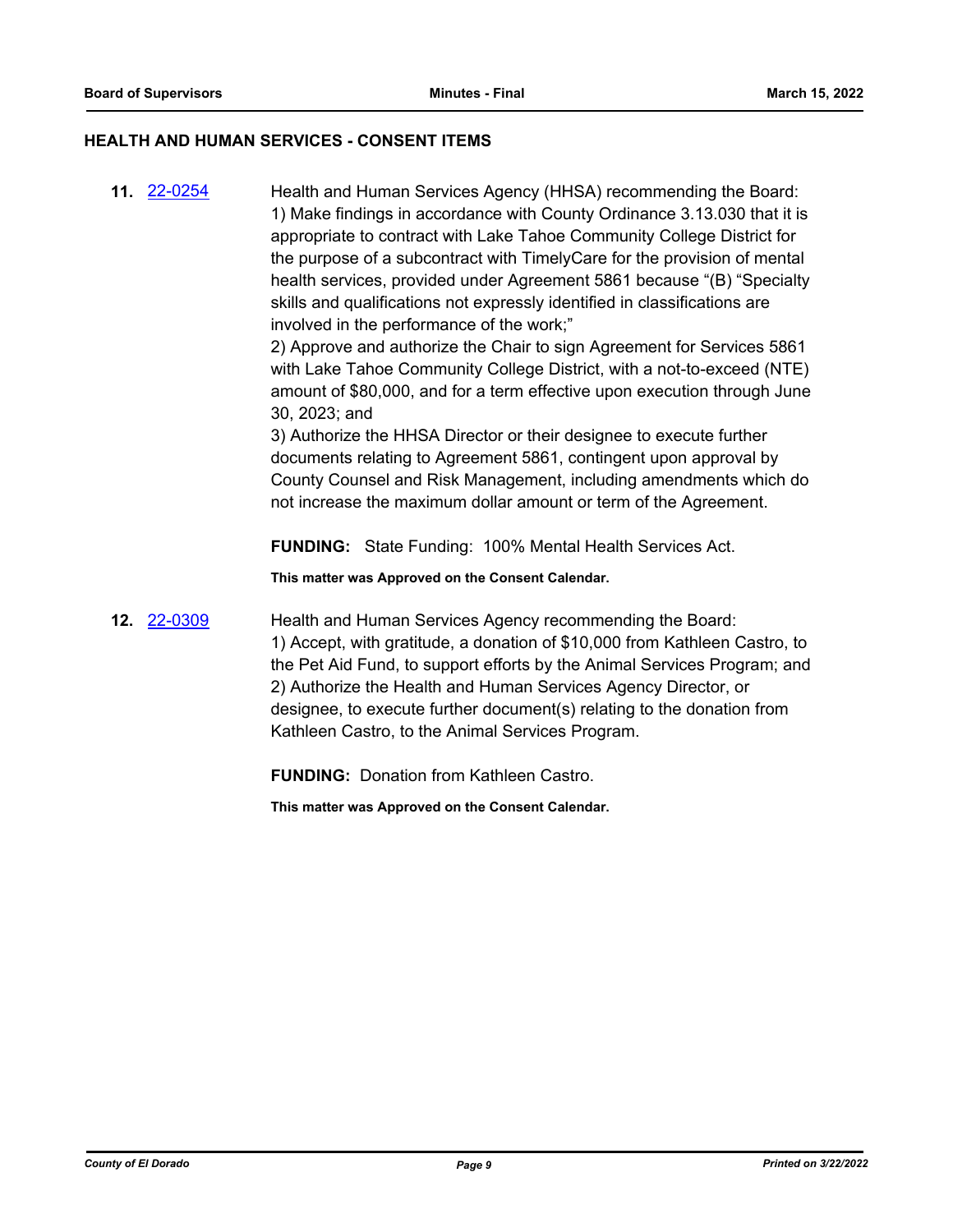#### **LAND USE AND DEVELOPMENT - CONSENT ITEMS**

**13.** [21-1861](http://eldorado.legistar.com/gateway.aspx?m=l&id=/matter.aspx?key=30757) Department of Transportation recommending the Board adopt and authorize the Chair to sign Resolution **044-2022** authorizing the Department of Transportation Director the authority to approve temporary road closures for utility, Capital Improvement Program, Bridge, and Land Development projects.

#### **FUNDING:** N/A

**Resolution 044-2022 was Adopted upon Approval of the Consent Calendar.**

**14.** [22-0306](http://eldorado.legistar.com/gateway.aspx?m=l&id=/matter.aspx?key=31207) Department of Transportation recommending the Board approve and authorize the Chair to sign the Third Amendment to Agreement for Services 402-S1611 with DKS Associates, extending the contract for three years to March 24, 2025 with no change to the not-to-exceed amount, to provide traffic analysis and transportation planning services.

> **FUNDING:** Development Project Applicants, Traffic Impact Fee Program, and Road Fund.

**This matter was Approved on the Consent Calendar.**

**15.** [22-0178](http://eldorado.legistar.com/gateway.aspx?m=l&id=/matter.aspx?key=31079) Department of Transportation recommending the Board approve and authorize the Chair to sign the Fourth Amendment to Agreement for Services 467-S1411 with Quincy Engineering, Incorporated, to provide continued assistance with advertising for construction bids and contractor submittals for the Mosquito Road Bridge at South Fork American River Project, Capital Improvement Program (CIP) 77126 / 36105028, with the following:

1) Extend the performance period to December 31, 2022;

2) Reducing the not-to-exceed amount to \$6,237,483.21;

3) Update contract language per California Department of Transportation federal funding requirements; and

4) No changes to the fee schedule or the scope of the agreement.

**FUNDING:** Highway Bridge Program Funds (99.9%) and Sacramento Municipal Utility District Funds (0.1%). (Federal and Local Funds)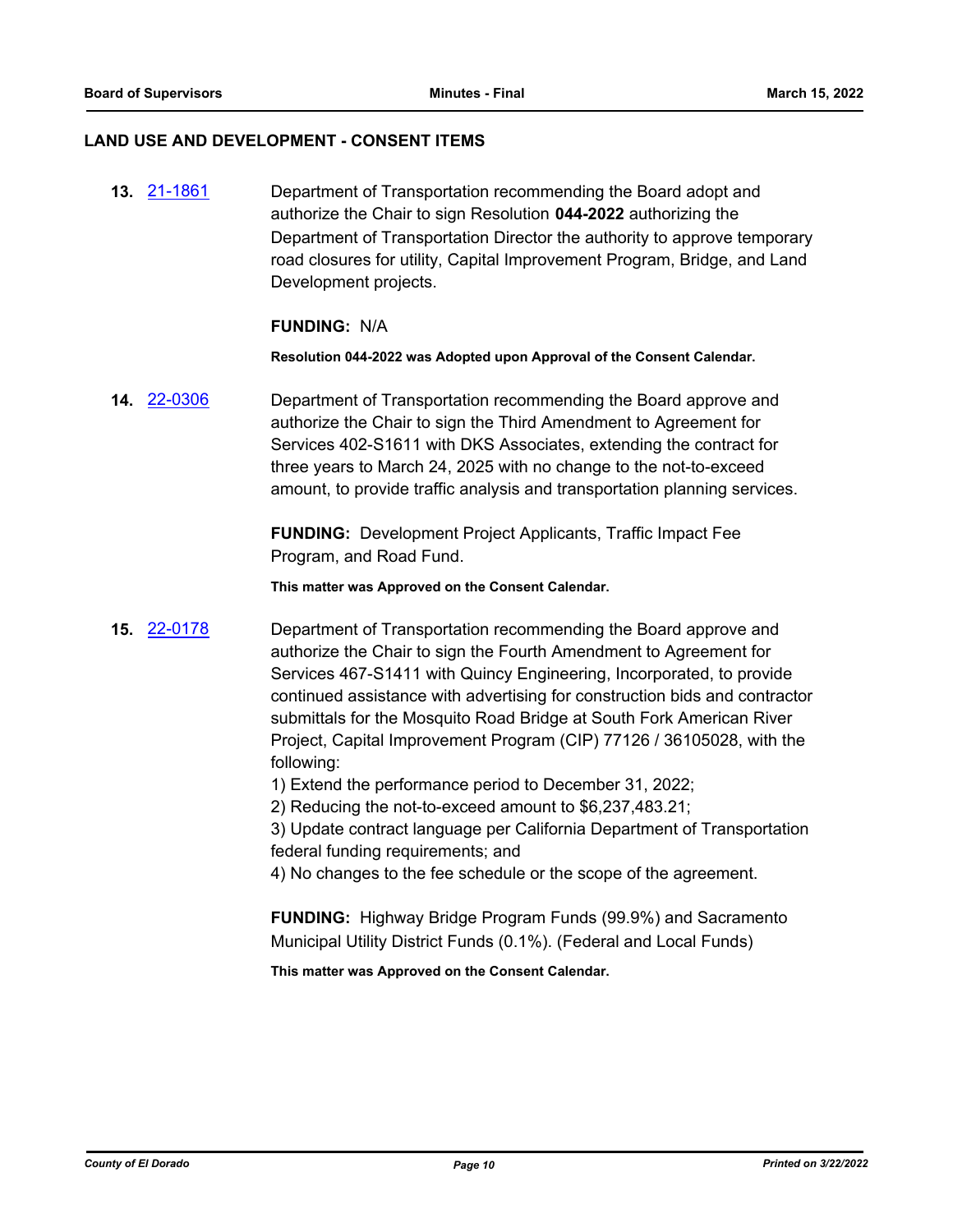**16.** [22-0100](http://eldorado.legistar.com/gateway.aspx?m=l&id=/matter.aspx?key=31000) Planning and Building Department, Planning Division, Current Planning Unit, recommending the Board consider the following: 1) In accordance with Chapter 3.13, Section 3.13.030 of County Ordinance Code, Contracting Out, find that due to the limited time frames, temporary or occasional nature, or schedule for the project or scope of work, the ongoing aggregate of work to be performed is not sufficient to warrant the addition of permanent staff; and 2) Approve and authorize the Chair to sign Agreement 6316 with Raney Planning & Management, Inc., to assist the County with as-needed planning and environmental review services, with a not-to-exceed amount of \$1,000,000, and a term of three (3) years effective upon execution.

**FUNDING:** Applicant Funded, Transient Occupancy Tax Funds, and Caldor Fire Relief Designation Funds (General Fund).

*Public Comment: K. Payne, T. Doyle, M. Rodriguez, S. Taylor*

**A motion was made by Supervisor Hidahl, seconded by Supervisor Thomas to Approve this matter.**

**Yes:** 5 - Novasel, Hidahl, Parlin, Thomas and Turnboo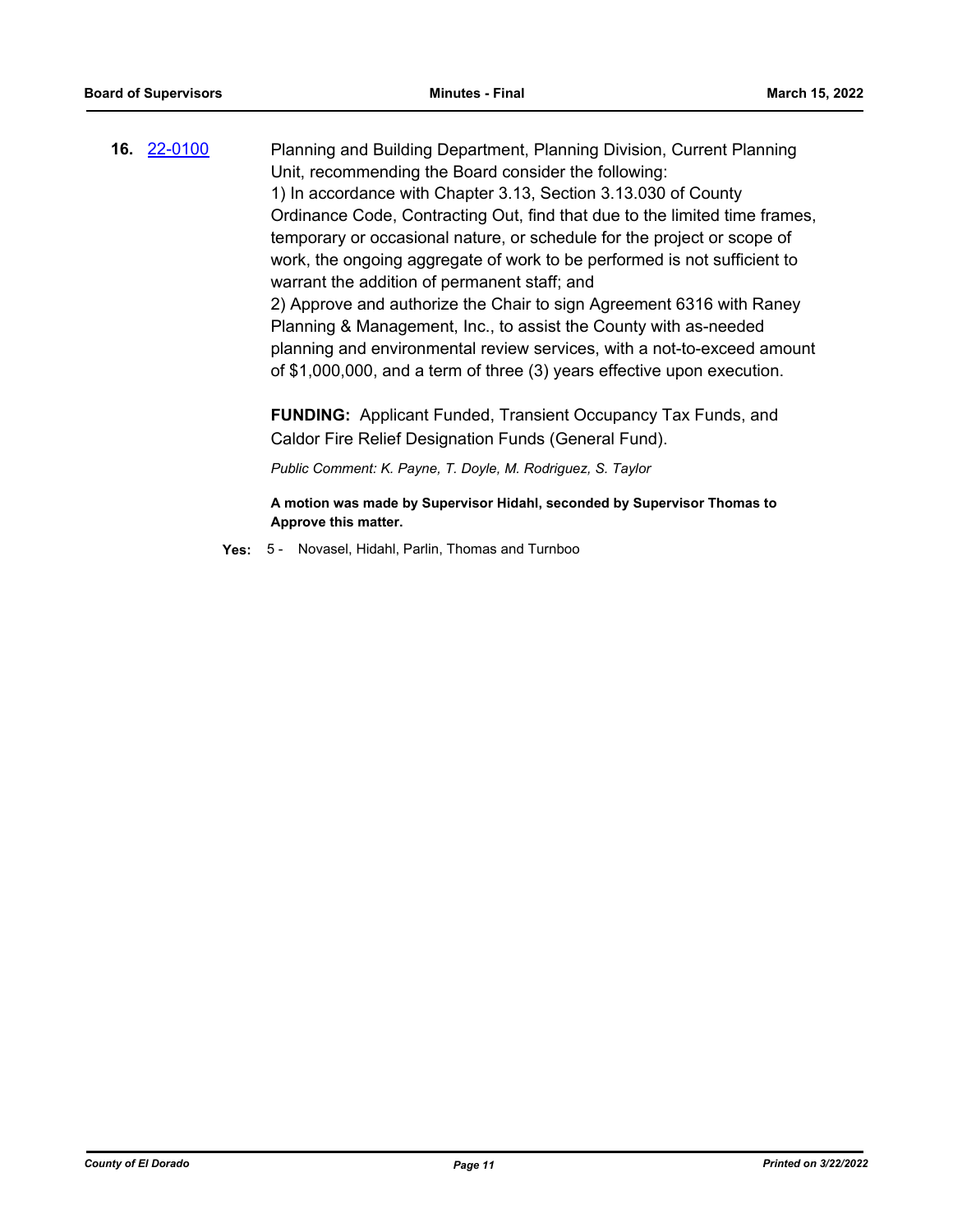#### **LAW AND JUSTICE - CONSENT ITEMS**

**17.** [21-1927](http://eldorado.legistar.com/gateway.aspx?m=l&id=/matter.aspx?key=30823) Probation Department recommending the Board consider the following: 1) Make findings in accordance with El Dorado County Ordinance Code, Chapter 3.13.030 (B) that specialty skills and qualifications not expressly identified in County classifications are involved in the performance of the work;

> 2) Approve and authorize the Chair to sign Agreement 6151 with Noble Software Group, LLC to provide training, access and use license of a proprietary cloud-based assessment service. This agreement is for a retroactive three (3) year term covering the period of November 1, 2021, through October 31, 2024, for a not to exceed amount of \$250,000; and 3) Authorize the Purchasing Agent, or designee, to execute further documents relating to Agreement for Services 6151, including amendments which do not increase the maximum dollar amount or term of the Agreement, and contingent upon approval by County Counsel and Risk Management.

**FUNDING:** General Fund.

**This matter was Approved on the Consent Calendar.**

### **END CONSENT CALENDAR**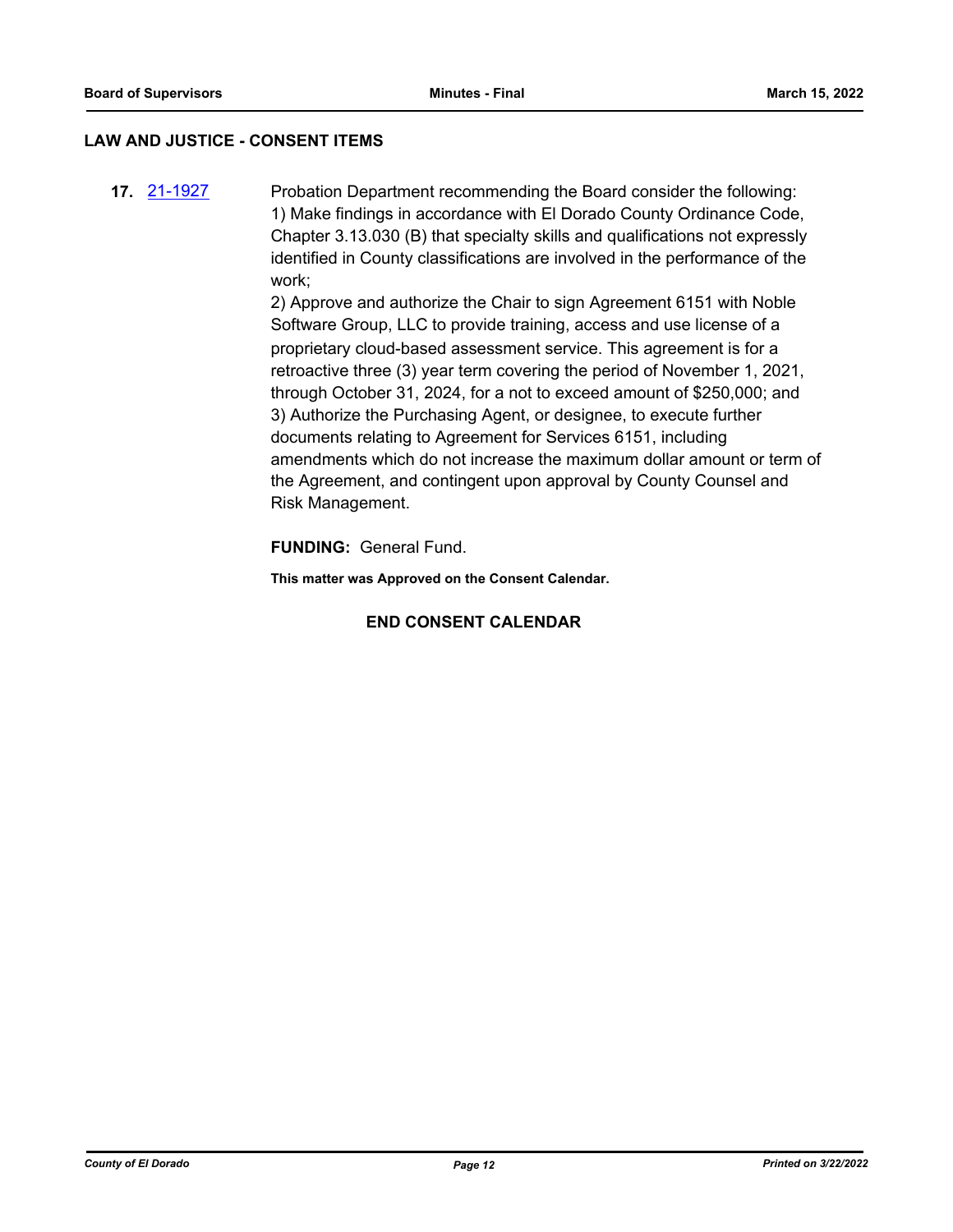#### **10:00 A.M. - TIME ALLOCATION (Items will not be heard prior to the time stated)**

**18.** [22-0322](http://eldorado.legistar.com/gateway.aspx?m=l&id=/matter.aspx?key=31223) Health and Human Services Agency recommending the Board: 1) Receive a presentation recognizing the dedication of our County's Social Workers; and 2) Adopt and authorize the Chair to sign a Proclamation recognizing March 2022 as "Social Work Month" in El Dorado County.

#### **FUNDING:** N/A

**Supervisor Parlin read the Proclamation.**

**A motion was made by Supervisor Parlin, seconded by Supervisor Turnboo to Approve this matter.**

**Yes:** 5 - Novasel, Hidahl, Parlin, Thomas and Turnboo

#### **1:00 P.M. - TIME ALLOCATION (Items will not be heard prior to the time stated)**

#### **OPEN FORUM**

*Public Comment: J. Connolly, T. Kayes,J. Boswell, M. Rodriguez, D. Wolfson, K. Greenwood, J. McGinnis, L. Cauchon, J. Gainsbourgh, T. Doyle*

[22-0550](http://eldorado.legistar.com/gateway.aspx?m=l&id=/matter.aspx?key=31451) OPEN FORUM (See Attachment)

Open Forum is an opportunity for members of the public to address the Board of Supervisors on subject matter that is not on their meeting agenda and within their jurisdiction. Public comments during Open Forum are limited to three minutes per person. The Board Chair may limit public comment during Open Forum.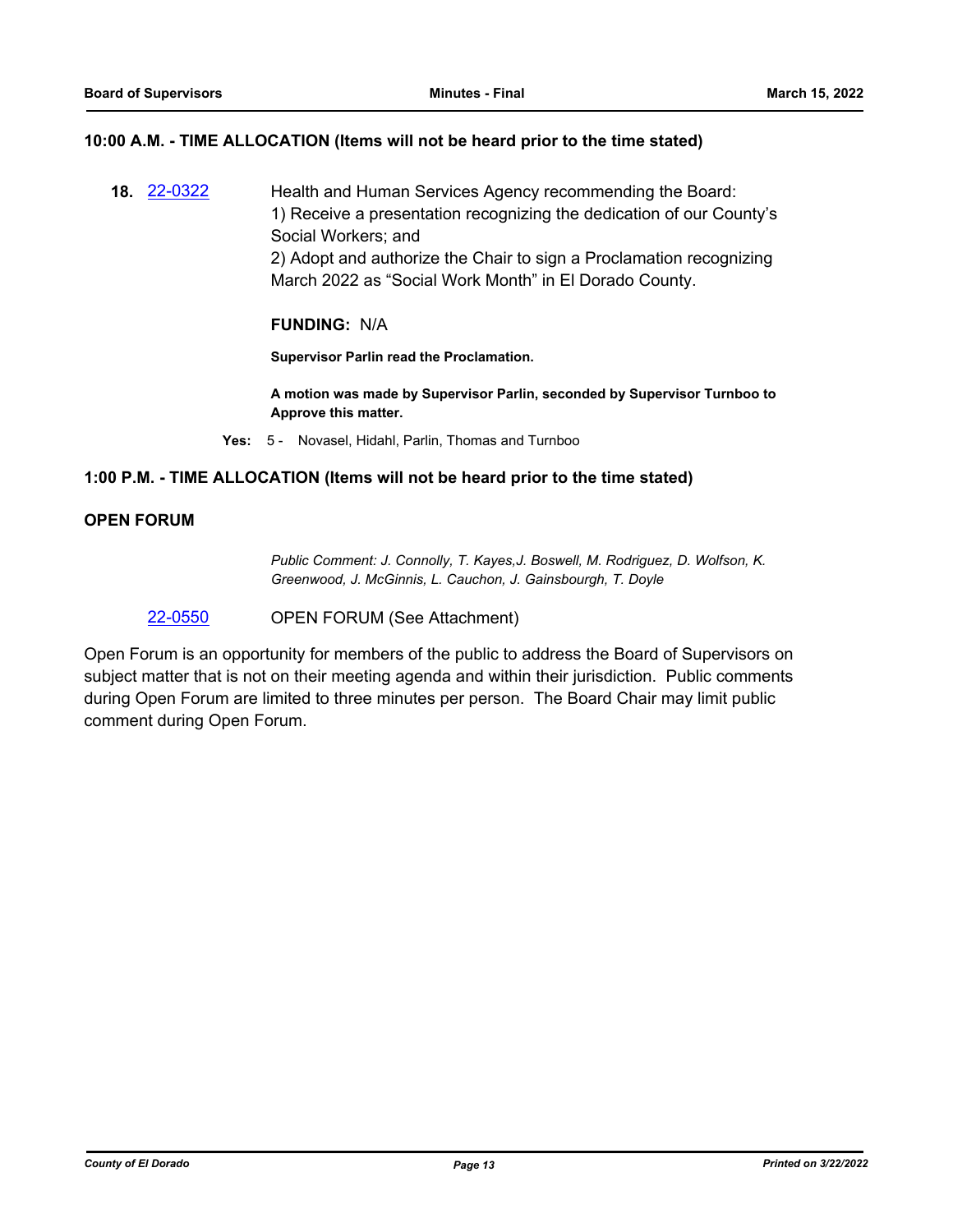#### **2:00 P.M. - TIME ALLOCATION (Items will not be heard prior to the time stated)**

**19.** [22-0341](http://eldorado.legistar.com/gateway.aspx?m=l&id=/matter.aspx?key=31242) **HEARING** - To consider an appeal received from Angela Copeland appealing the Planning Commission's January 27, 2022 denial of Bean Barn Drive-Thru Coffee Shop (Staff Level Design Review DR20-0009) to allow the construction and operation of a new 360-square-foot commercial structure to be used as a Bean Barn drive-through coffee shop. The project includes associated improvements for landscaping, lighting, and parking on property identified as Assessor's Parcel Number 083-132-001, consisting of 0.61-acre, in the Cameron Park Community Region, submitted by Angela Copeland; and staff recommending the Board of Supervisors take the following actions: 1) Find Design Review Permit DR20-0009 Categorically Exempt from the California Environmental Quality Act (CEQA) pursuant to Section 15303 (New Construction or Conversion of Small Structures); and 2) Uphold the appeal and approve Design Review Permit DR20-0009 based on the Findings and subject to the Conditions of Approval as presented by staff. (Supervisorial District 4)

**FUNDING:** Appeal Fee. (General Fund)

**Supervisor Parlin opened the public hearing and upon hearing from staff and the public closed the hearing.**

**A motion was made by Supervisor Turnboo, seconded by Supervisor Hidahl to Approve this matter to:**

**1) Find Design Review Permit DR20-0009 Categorically Exempt from the California Environmental Quality Act (CEQA) pursuant to Section 15303 (New Construction or Conversion of Small Structures); and 2) Uphold the appeal and approve Design Review Permit DR20-0009 based on the Findings and subject to the Conditions of Approval as presented by staff.**

**Yes:** 5 - Novasel, Hidahl, Parlin, Thomas and Turnboo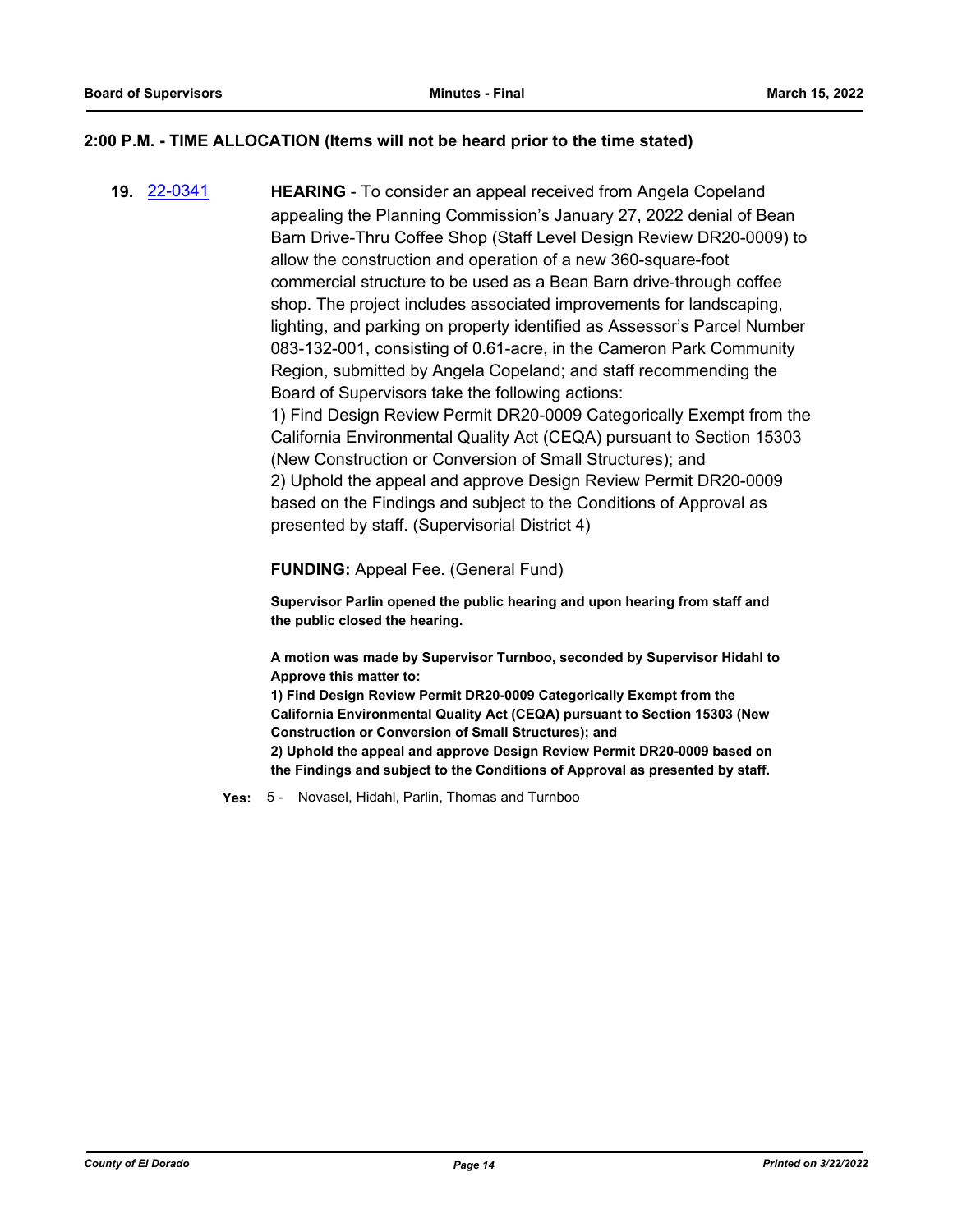#### **ITEMS TO/FROM SUPERVISORS (May be called at any time during the meeting)**

**Supervisor Hidahl reported on the following: Ground breaking ceremony in El Dorado Hills. Sacramento Capital SouthEast Connector Joint Powers Authority meeting. Back the Badge event. Director of Air Quality Management District meeting. El Dorado Hills Community Council Mental Health Forum.**

**Supervisor Novasel reported on the following: Hank the Tank update. State of the State address for South Shore. Transfer Occupancy Tax discussions.**

**Supervisor Thomas reported on the following: Camino issues. Community Health Center visit. State Senate candidate meeting. Water Agency meeting. Marshall Medical and Project Roomkey.**

**Supervisor Turnboo reported on the following: Library Commissioner meeting. Water Agency meeting. Representative Kevin Kiley meeting. Women's Republican luncheon. Chief Administrative Officer meeting. County Counsel meeting. Planning Commissioner meeting.**

**Supervisor Parlin reported on the following: Rural County Representative of California update. California State Association of Counties update. Golden State Finance meeting. Environmental Services Joint Powers Authority. Taxpayer's Association meeting. Staff meetings pertaining to Code Enforcement.**

#### **CAO UPDATE (May be called at any time during the meeting)**

**Don Ashton, Chief Administrative Officer, reported on the following: Greater Sacramento Economic Council meeting. Placerville extending winter shelter agreement. Strategic Plan update next week. Fire Resiliency update next week.**

[22-0543](http://eldorado.legistar.com/gateway.aspx?m=l&id=/matter.aspx?key=31444) CAO Update (Caldor Fire update see attachment)

#### **ADJOURNED AT 2:26 P.M.**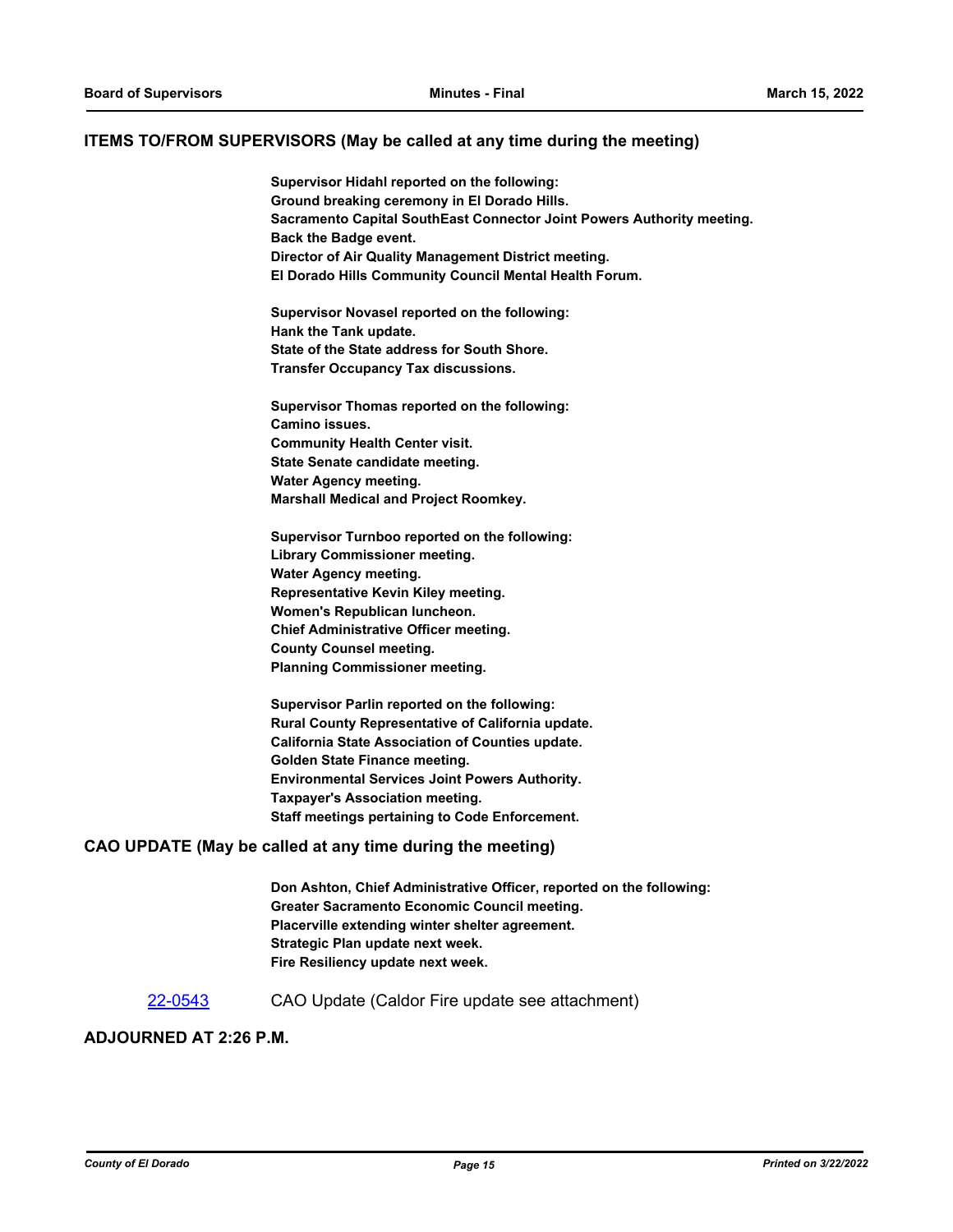#### **CLOSED SESSION**

*Public Comment: S. Taylor*

**20.** [22-0492](http://eldorado.legistar.com/gateway.aspx?m=l&id=/matter.aspx?key=31393) **Pursuant to Government Code Section 54957.6 - Conference with Labor Negotiator**: County Negotiator: Director of Human Resources and/or designee. Employee organizations: El Dorado County Employees' Association, Local 1, AFSCME Council 57 representing employees in the Supervisory, Professional, and General Bargaining Units; Operating Engineers Local No. 3 representing employees in the Trades & Crafts and Corrections Bargaining Units; El Dorado County Criminal Attorneys' Association representing employees in the Criminal Attorney Unit; El Dorado County Managers' Association representing employees in the Management Unit; Deputy Sheriff's Association representing employees in the Law Enforcement Unit; El Dorado County Probation Officers Association representing employees in the Probation Bargaining Unit; and El Dorado County Law Enforcement Management Association representing employees in the Law Enforcement Sworn Management Unit. (Est. Time: 30 Min.)

**No Action Reported. All five Supervisors participated.**

**21.** [22-0455](http://eldorado.legistar.com/gateway.aspx?m=l&id=/matter.aspx?key=31356) **Pursuant to Government Code Section 54956.8 - Conference with Real Property Negotiator:** This body will hold a closed session to give instructions to its negotiator for the: **Project:** Diamond Springs Parkway Phase 1B Project CIP No. 72334; **Property:** 4465 Missouri Flat Road, Diamond Springs, CA 95667 (APN's: 327-270-048 and -049); **County Negotiators:** Matthew Smeltzer, Deputy Director, Engineering, County Department of Transportation, or designee; **Negotiating Parties:** Raley's, a California Corporation;

**Under Negotiation:** Price and terms of payment. (Est. Time: 10 Min.)

**No Action Reported. All five Supervisors participated.**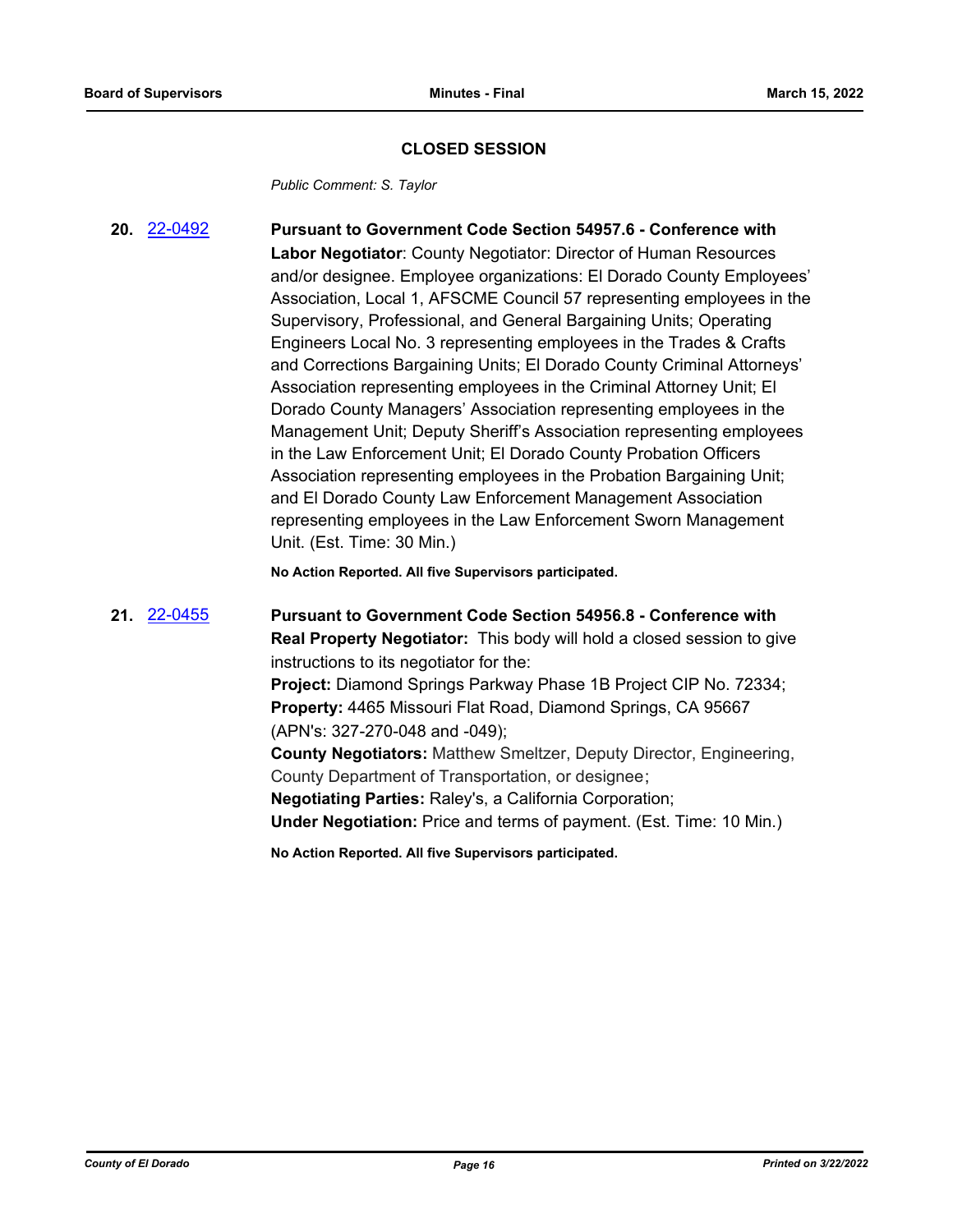| 22. 22-0484 | <b>Pursuant to Government Code Section 54956.8 - Conference with</b>                                                                               |  |  |
|-------------|----------------------------------------------------------------------------------------------------------------------------------------------------|--|--|
|             | <b>Real Property Negotiator:</b> This body will hold a closed session to give                                                                      |  |  |
|             | instructions to its negotiator for the:                                                                                                            |  |  |
|             | <b>Project:</b> Diamond Springs Parkway Phase 1B Project CIP No. 72334;<br><b>Property:</b> North Side of China Garden Road, East of Missouri Flat |  |  |
|             |                                                                                                                                                    |  |  |
|             | 327-270-47, APN 327-270-50];                                                                                                                       |  |  |
|             | <b>County Negotiators:</b> Matthew Smeltzer, Deputy Director, Engineering,                                                                         |  |  |
|             | County Department of Transportation, or designee;                                                                                                  |  |  |
|             | <b>Negotiating Parties:</b> James & Elizabeth Ann Teter Property, Trustees of                                                                      |  |  |
|             | the 1991 Revocable Living Trust dated July 22, 1991; and Trustees under                                                                            |  |  |
|             | the Teter Family Trust, dated April 4, 1978;                                                                                                       |  |  |
|             | <b>Under Negotiation:</b> Price and terms of payment. (Est. Time: 15 Min.)                                                                         |  |  |
|             | No Action Reported. All five Supervisors participated.                                                                                             |  |  |
| 23. 22-0402 | <b>Pursuant to Government Code Section 54957- Public Employee</b>                                                                                  |  |  |
|             | Performance Evaluation. Title: Director of Child Support Services.                                                                                 |  |  |
|             | (Est. Time: 15 Min.)                                                                                                                               |  |  |

**No Action Reported. All five Supervisors participated.**